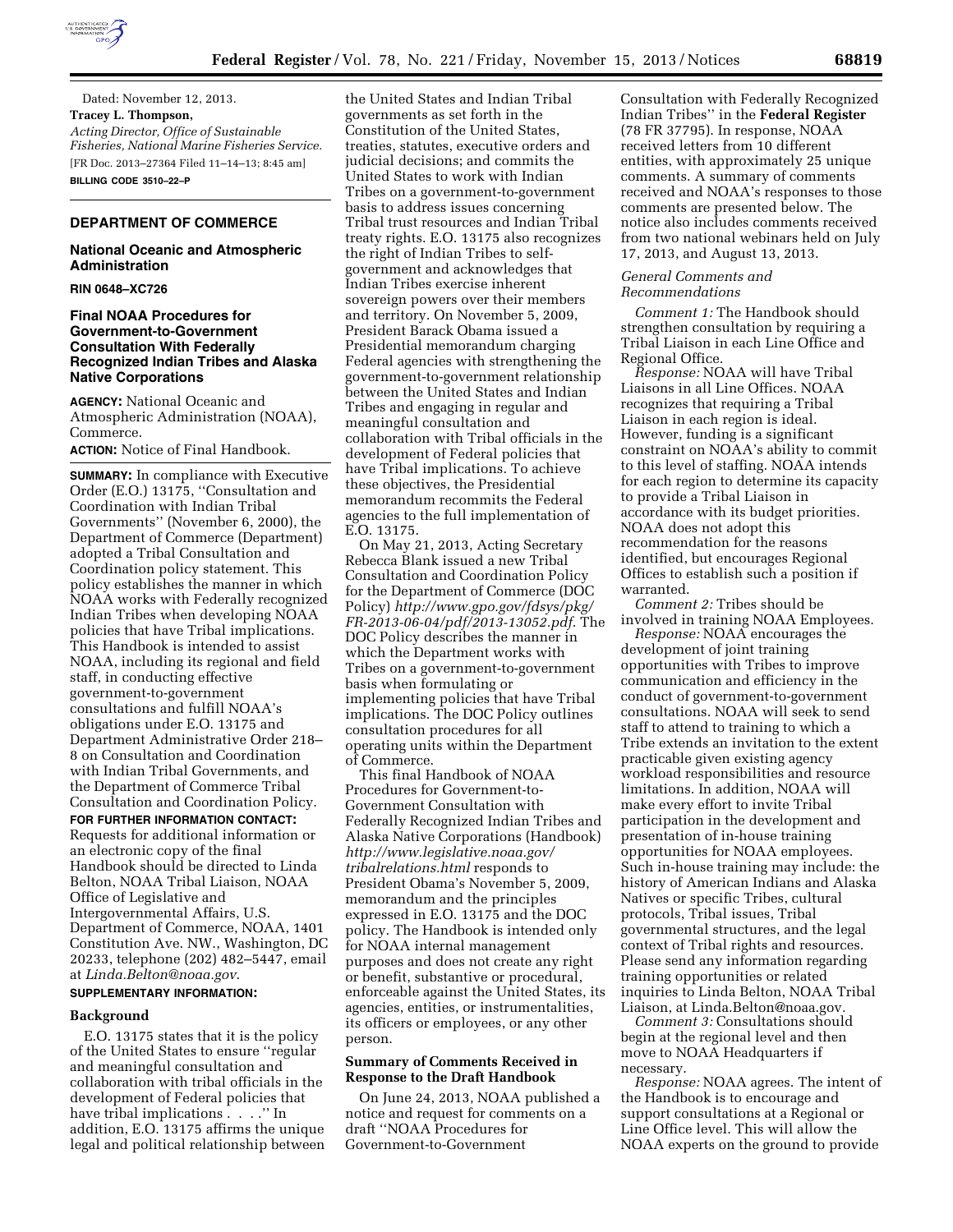information and allow regional officials to participate in the consultation. Generally, working relationships between NOAA and the Tribes are developed at the Regional or Line Office level. A consultation may be elevated to Headquarters under unusual circumstances, such as a consultation affecting a nationwide NOAA policy.

*Comment 4:* The Handbook should emphasize the importance of ongoing communication and information sharing throughout the document.

*Response:* NOAA agrees and has emphasized the importance of ongoing communications throughout the document.

*Comment 5:* NOAA should maintain the requirements for communication and information before a consultation.

*Response:* NOAA agrees to communicate and share information before a consultation to the greatest extent reasonable. The current language in the Handbook is consistent with this approach.

*Comment 6:* NOAA should create an accountability or elevation mechanism for ensuring the requirements of the Handbook are followed by the Regional and Line Offices.

*Response:* NOAA anticipates that the Handbook will provide helpful guidance and assist agency personnel in fulfilling their responsibilities under E.O. 13175. Should a Tribe feel that a NOAA Line Office or Regional Office has failed to comply with the requirements of E.O. 13175, it should first contact the responsible Line Office or Regional Office official to make its views clear. The NOAA Tribal Liaisons within each Line Office will periodically assess implementation of the Handbook and share best practices. NOAA does not adopt this recommendation because the Handbook already contains sufficient mechanisms for the elevation of a consultation to Headquarters.

*Comment 7:* NOAA should identify specific criteria for determining which agency actions are impacting Tribes and require consultation.

*Response:* NOAA does not adopt this recommendation. E.O. 13175 requires NOAA to maintain an accountable process ensuring meaningful and timely input by Tribal officials in the development of NOAA policies that have Tribal implications. ''Policies that have tribal implications'' are defined in section 1 of E.O. 13175. This Handbook provides guidance to Regional Offices and Line Offices in the identification of those policies with Tribal implications. Adding specific criteria to the definition provided in E.O. 13175 could unduly limit categories of activities and

undermine the Handbook's utility. NOAA believes it most prudent to allow the Line Offices, Regions, and Tribes to make this determination on a case-bycase basis using the Handbook as a guide. For certain issues (e.g., Endangered Species Act) consultation protocols already exist (e.g., Secretarial Order for American Indian Tribal Rights, Federal-Tribal Trust Responsibilities, and the Endangered Species Act (SO)) and should already be in use by Line and Regional Offices.

*Comment 8:* NOAA should work with Tribes and Regional Fishery Management Councils to determine how to build meaningful and effective consultation into the Federal fishery management process.

*Response:* NOAA strongly encourages Councils to discuss and work with Tribes to address their concerns while developing fishery conservation and management measures under the Magnuson-Stevens Act Fishery Conservation and Management Act (MSA) 16 U.S.C. 1800 *et seq.* Whenever practicable l, Councils should initiate dialogue with Tribes early in the development of fishery management measures. This early communication will provide an opportunity to identify potential impacts on Tribes and Tribal trust resources at the earliest practicable time. Pursuant to E.O. 13175, it is NOAA's—and not the Councils' responsibility to consult with Federally recognized Indian Tribes; the Councils' early engagement with Tribes will facilitate and enhance NOAA's rulemaking processes and development of fishery management measures.

*Comment 9:* NOAA should use regional Tribal organizations in addition to individual Tribal governments to promote efficient consultations.

*Response:* A Tribe may invite a Tribal organization to participate in a discussion with a Regional or Line Office or even a government-togovernment consultation; however, meetings with Tribal organizations are not a substitute for government-togovernment consultation with a Federally recognized Tribe (unless the Tribe has specifically delegated authority to represent the individual Tribal government's interest in a particular consultation). Tribal organizations can be effective conduits of information, provide opportunities for informal meetings, and assist the agency in identifying Tribes that may be affected by agency actions.

*Comment 10:* In Section V, the phrase ''Tribal members'' should be changed to ''Tribal leaders'' or ''Tribally designated officials.''

*Response:* NOAA has incorporated this suggested change in Section V part C to read ''Tribally designated officials.''

*Comment 11:* In Section VI, NOAA should add ''ceded lands'' to the examples.

*Response:* NOAA believes any action with Tribal implications related to ''ceded lands'' is addressed by the example in VI. A. ''policy or action that affects Tribes, tribal governments, or a Tribe's traditional way of life.''

*Comment 12:* Section VII has two part  $B"s.$ 

*Response:* NOAA has made the change so that Section VII has only one part "B."

*Comment 13:* The Handbook should refer to Section 7 consultations under the Endangered Species Act which can result in new Federal policies.

*Response:* There are many types of actions and consultative activities that may result in new Federal policies. The examples noted in the Handbook are not intended to be exhaustive of all of the various actions that may require consultation. In addition, with respect to implementation of the Endangered Species Act, NOAA views the Secretarial Order 3206 as controlling internal agency procedures in the first instance, and government-togovernment consultation as a component of the Secretarial Order procedures.

*Comment 14:* Two commenters suggested changes in the title of the Handbook. One suggested ''NOAA Procedures for Government-to-Government Consultation with Federally Recognized Tribes.'' Another suggested ''NOAA Procedures for Consultation with Federally Recognized Indian Tribes and Alaska Native Corporations''.

*Response:* NOAA has changed the title to ''NOAA Procedures for Consultation with Federally Recognized Indian Tribes and Alaska Native Corporations,'' which more accurately describes the intent and obligations outlined in this Handbook.

*Comment 15:* NOAA should consider subsistence schedules in determining the preparation time before governmentto-government consultation begins.

*Response:* NOAA has incorporated this suggested change in Section V part ''B.''

*Comment 16:* NOAA should include ''on their lands'' after ''one or more Indian Tribes.'' in the definition of ''Policies with Tribal Implications.''

*Response:* E.O. 13175 governs the implementation of the Handbook and has defined the term ''policies with tribal implications.'' It is not within the